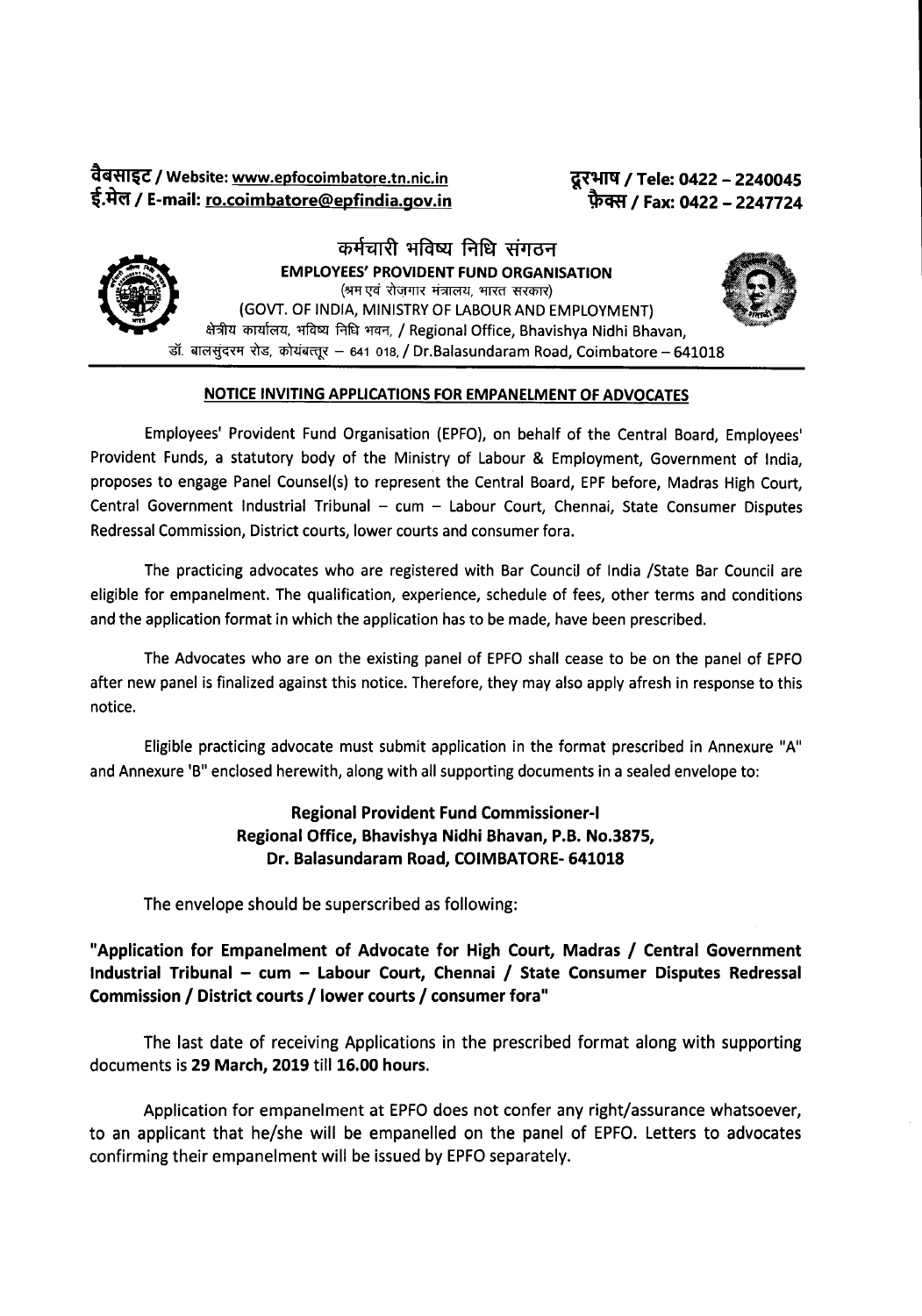# **GUIDELINES FOR EMPANELMENT OF ADVOCATES**

Following guidelines are designed to provide and regulate the manner and procedure for empanelling the advocates to represent and assist EPFO before various courts and for regulating the referrals of the cases and payment of fee/remuneration. These guidelines shall supersede all existing instructions in this regard, if any, and is subject to change without assigning any reason,

## 1. Eligibility of Empanelment

Before filling the application form, the candidates are advised to carefully read and follow the eligibility criteria, instructions and terms & conditions for empanelment of Advocates in EPFO mentioned herein below:

- (a) Qualification and experience for conducting cases in Madras High Court
	- i) Be enrolled/ registered as an advocate with the State Bar Council<br>ii) Have a minimum, relevant experience of Ten voars of bandling Gi
	- Have a minimum, relevant experience of Ten years of handling Civil, Service, Labour, Arbitration matters and other cases before a High Court with a fair knowledge of labour laws with special reference to Employees' Provident Funds and Miscellaneous Provisions Act, 1952 (E.P.F. and M.P. Act. 1952).
- (b) Qualification and experience for conducting cases in CGIT cum Labour Court
	- i) Be enrolled/ registered as an advocate with the State Bar Council<br>ii) Have a minimum, relevant experience of Ten voors of bandling
	- Have a minimum, relevant experience of Ten years of handling Civil, Criminal, Service, Labour, Arbitration matters and other cases with a fair knowledge of labour laws with special reference to Employees' Provident Funds and Miscellaneous Provisions Act, 1952 (E.P.F. and M.P. Act, 1952).

(c) Qualification and experience for conducting cases in State Consumer Disputes Redressal Commission, District courts, lower courts and consumer fora.

- i) Be enrolled/ registered as an advocate with the State Bar Council<br>ii) Have a minimum, relevant experience of Ten voars of bandling
- Have a minimum, relevant experience of Ten years of handling Civil, Criminal, Service, Labour, Arbitration matters and other cases with a fair knowledge oflabour laws with special reference to Employees' Provident Funds and Miscellaneous Provisions Act, 1952 (E.P.F. and M.P. Act, 1952).

## 2. Tenure of Empanelment

The initial empanelment will be for the period of two years i.e. for the period 01.04.2019 to 31.3.2021. Performance of empanelled advocates shall be reviewed at regular interval for continuance in the panel of Advocate.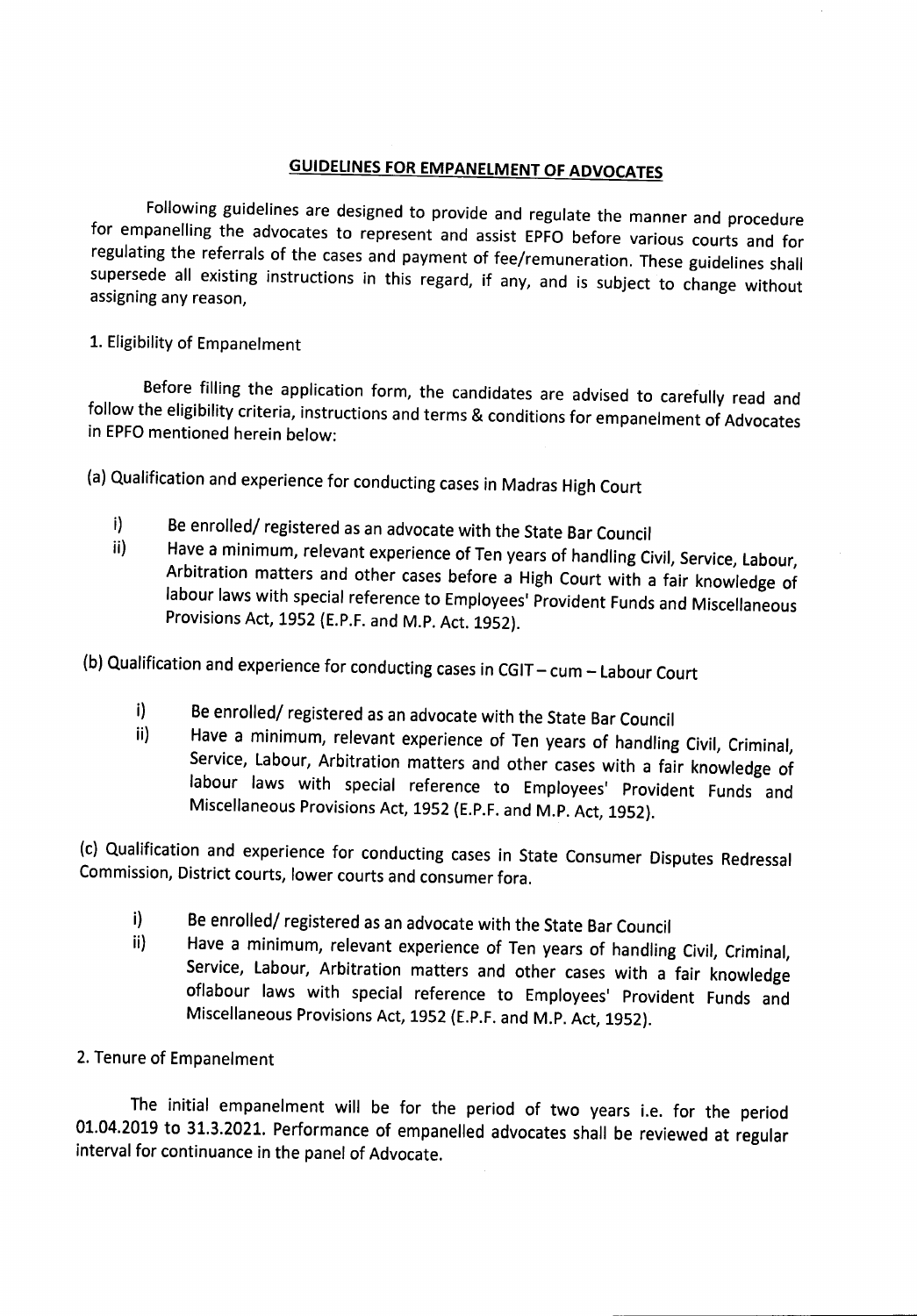- 3. Payment of Feeand Other Conditions
	- (i) The fee payable to the Advocates shall be governed by the guidelines issued and as amended from time to time.
	- (ii) The Competent Authority shall have the right in exceptional casesto approve the payment of a higher fee than the fee mentioned in the annexed schedule keeping in view the importance of the matter and the efforts put in by the advocate in a particular case.
	- (iii) No retainer fee shall be paid to any panel Advocate merely because such advocate has been empanelled.
- 4. Procedure for Empanelment
	- a. The applicant advocate must apply on the format prescribed by the EPFO only. No other format will be entertained,
	- b. An applicant advocate willing to be empanelled for more than one forum (i.e, for Madras High Court or CGIT  $-$  cum  $-$  Labour Court, State Consumer Disputes Redressal Commission, District courts, lower courts and consumer fora.) may apply separately for each forum in separate envelope superscribed as mentioned earlier.
	- c. Any application received after the last date prescribed in the advertisement shall not be entertained.
	- d. No applicant advocate shall be called for interview/interaction unlesshe/ she satisfies the eligibility conditions and is shortlisted for the same.
	- e. Depending upon the requirement and number of applications received, EPFO reserves the right to shortlist the candidates to be called for interview/interaction and to be empanelled.
	- f. Merely fulfilling the eligibility criteria will not confer any right on an applicant advocate to be called for interview/interaction and to be selected.
	- g. The decision of the competent authority regarding short listing and selection of the candidates shall be final.
	- h. Canvassing in any form shall be treated as a disqualification. The candidature of such applicants shall be cancelled forthwith.
	- i. A list of shortlisted applicant advocates with the date, time and venue of Interview will be uploaded on our website i.e. www.epfindia.gov.in
	- j. The applicant advocate shall bring original documents at the time of interview,
	- k. The list of selected advocates will be made available on EPFOwebsite www.epfindia.gov.in Letter to applicant advocates confirming empanelment will be issued by EPFO separately.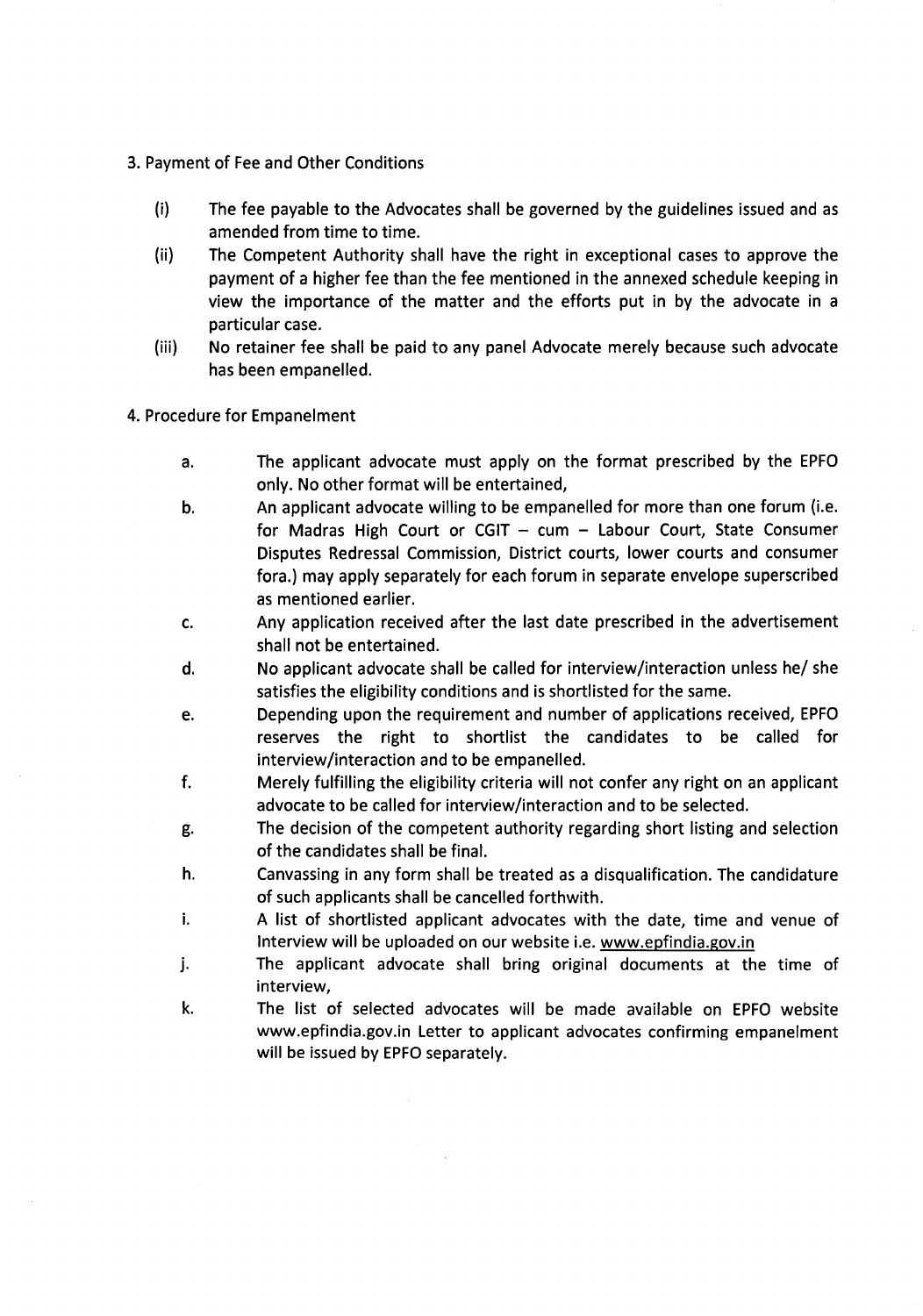- 5. Duties of the Empanelled Advocates:
	- I. The Advocate shall not advise any party or accept any case against the EPFO in which he/she has appeared or is likely to be called upon to appear for or advise which is likely to affect or lead to litigation against the EPFO.
	- II. Timely appearance of the counsel to contest the cases for EPFO in the Court is a must. His/her absence in the Court, without any reasonable ground and notice in advance, will not be accepted.
	- III. EPFO sends the information to the panel advocates through email regarding entrustment of a case and after receiving the e-mail. It is duty of the panel Advocates to collect the brief/copy of petition along with assignment letter from the concerned office of EPFO at the earliest.
	- IV. EPFO is free to engage any advocate of its own choice and an empanelled Advocate shall make no claim that he/she alone should be entrusted with EPFO's legal matter(s).
	- V. Refusal by any advocate to accept any work without any reasonable cause (e.g. on grounds of conflict of interest) may entail removal of such advocate from the panel, forthwith without waiting for the empanelment period to expire.
	- VI. The advocates shall accept the terms and conditions of the empanelment as determined by the EPFO from time to time.
	- VII. In order to ensure that there is effective check on the cases being conducted, the Advocates on the panel must report the status of the cases after each date of hearing, Failure to submit status report will be a ground for removal of the name of the lawyer concerned from the panel.
	- VIII. In cases where on the request of the Union of India, Ministry of Labour & Employment have also to be represented, no extra fee shall be paid to the advocate to watch and safeguard the interests of Union of India, Ministry of Labour & Employment.
	- IX. If required, render all assistance to Special or Senior Counsel engaged in a particular case before the High Court and other judicial bodies.
	- X. Keep EPFO informed and updated on all-important developments in the designated cases, dates of hearing, order of the court on the date of its pronouncement, supplying copy of orders/judgment etc.
	- XI. Furnish monthly statement about the cases represented by him/her before the High Court / EPF Appellate Tribunal or any other courts and their outcomes.
	- XII. When any case attended by him/her is decided against the Organisation, the Advocate concerned must give considered opinion regarding the reasons for such adverse order and the advisability of filing an appeal from such a decision not later than 5 working days of the order (original copy).
	- XIII. 30% of the fees payable to the counsel shall be deducted if the certified copy of the judgment is not handed over to the Legal cell of EPFOwithin three days (excluding the time taken by the Court in preparation of the copy) from the date of judgment.

-- -- -------------------------------------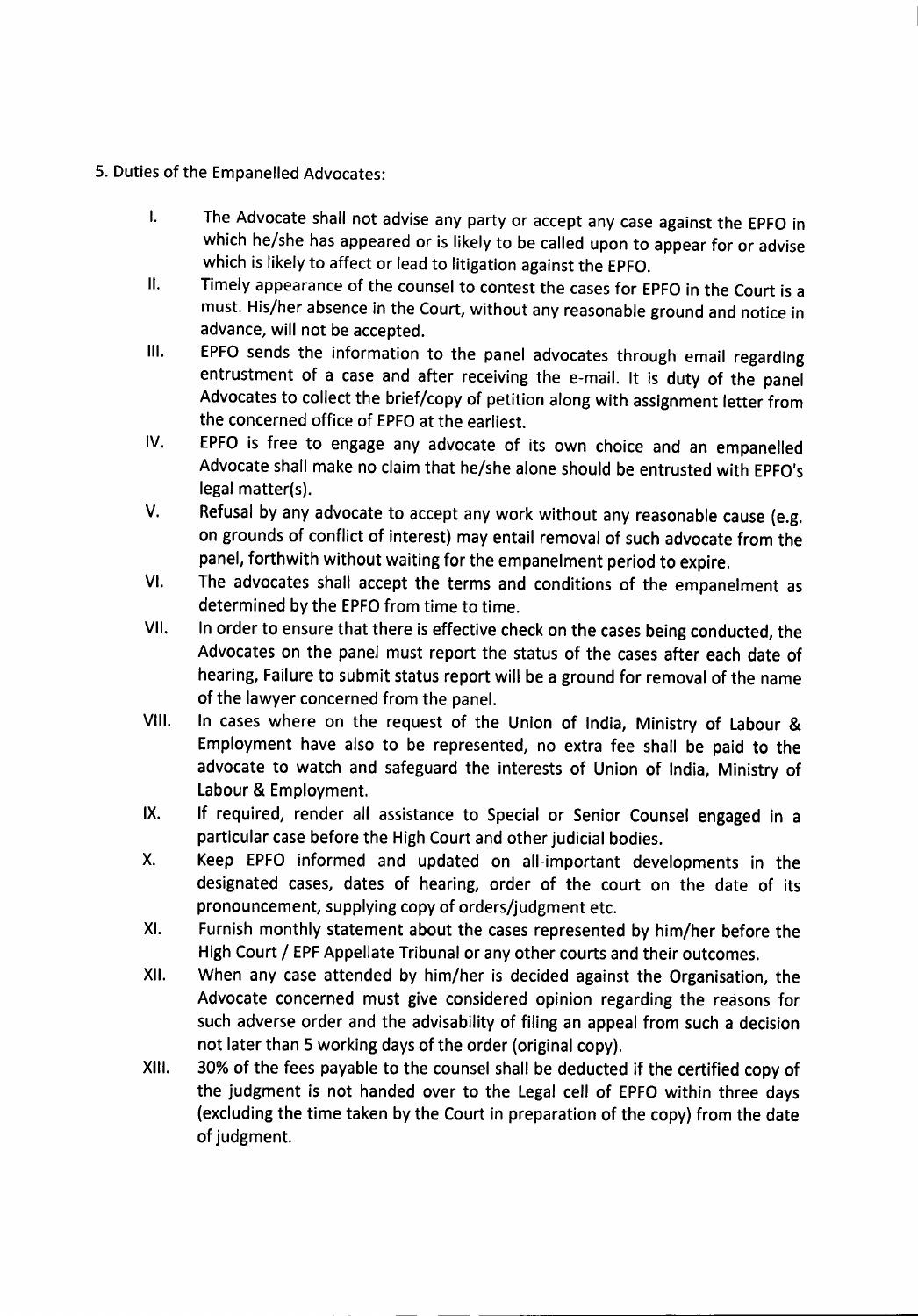#### 6. Removal from Panel

EPFO reserves the right to terminate the empanelment of a Counsel with one month's notice in writing without assigning any reason. The counsel may also resign from the Organisation by serving one month's notice.

Empanelment shall be liable to be cancelled due to occurring of any of the following disablements on the part of the Advocate.

- (i) Giving false information in the application for empanelment;
- (ii) Failing to attend the hearing of the case without any sufficient reason and/or prior information;
- (iii) Not acting as per EPFO's instructions or going against specific instructions;
- (iv) Threatening, intimidating or abusing any of the EPFO's employees, officers, or representatives;
- (v) Passing on information relating to EPFO's case on to the opposite parties or their advocates or any third party which is likely to cause any damage to the EPFO's interests.
- (vi) Giving false or misleading information to the. EPFO relating to the proceedings of the case; and
- (vii) Seeking frequent adjournments or not objecting the adjournment moved by other party without sufficient reason
- (viii) Frequent absence from the court proceedings even if "pass over or "proxy'" is obtained by an advocate.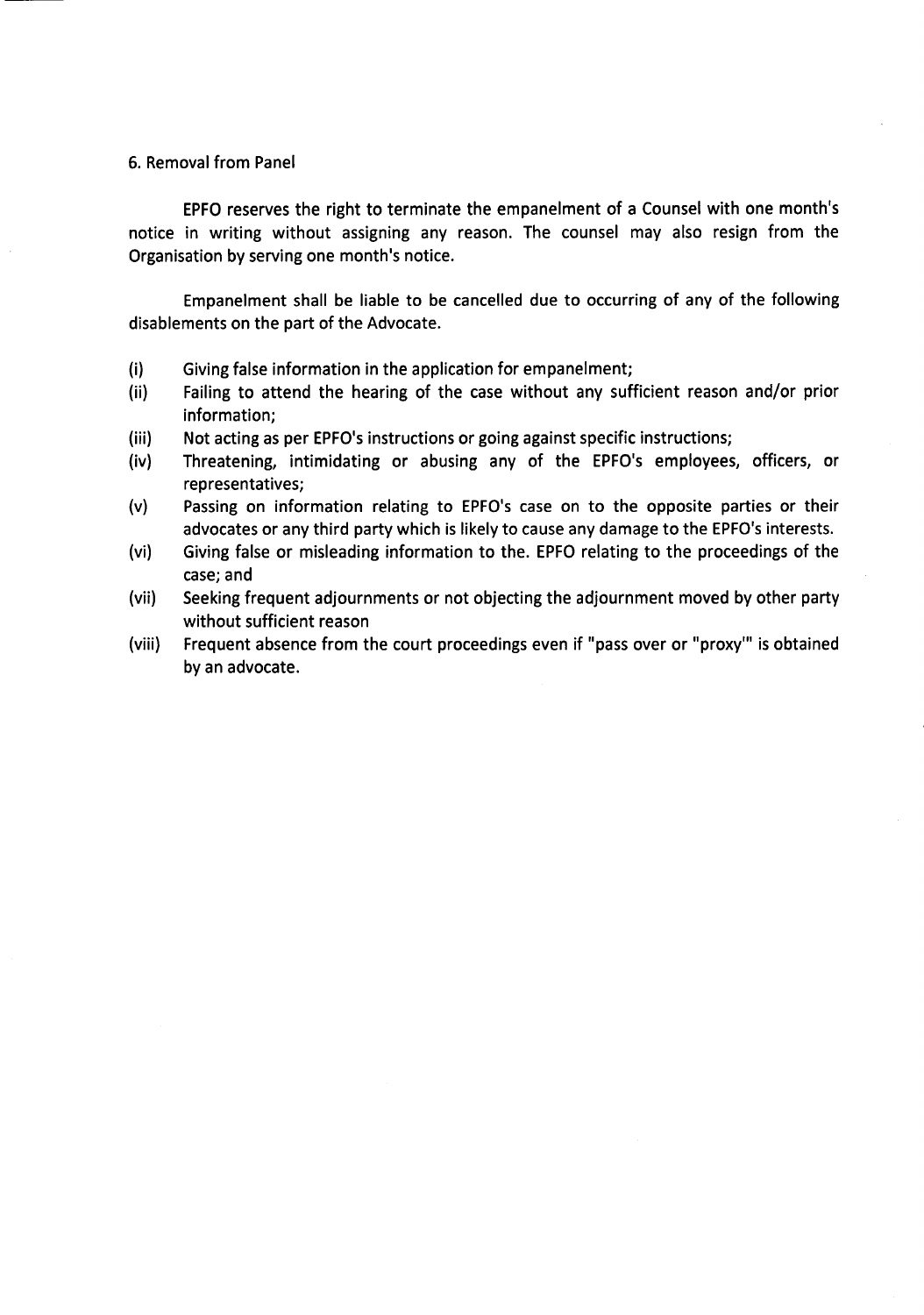### ANNEXURE *'A'*

| <b>APPLICATON NO.</b>                                                                                                                                                                                              | (To be filled by EPFO)                                                           |  |  |  |
|--------------------------------------------------------------------------------------------------------------------------------------------------------------------------------------------------------------------|----------------------------------------------------------------------------------|--|--|--|
| <b>APPLICATION FORM FOR EMPANELMENT IN EPFO</b><br>(TO BE FILLEDIN BY ALLAPPLICANTADVOCATES)                                                                                                                       |                                                                                  |  |  |  |
| To<br>Regional Provident Fund Commissioner-I,<br>Employees' Provident Fund Organisation,<br>Regional Office, Bhavishya Nidhi Bhavan,<br>P.B. No. 3875 Dr. Balasundaram Road.<br>COIMBATORE- 641 018                |                                                                                  |  |  |  |
| Name (in Block letter)                                                                                                                                                                                             |                                                                                  |  |  |  |
| Father's name                                                                                                                                                                                                      |                                                                                  |  |  |  |
| Court for which applied                                                                                                                                                                                            |                                                                                  |  |  |  |
| List of documents attached (please $\sqrt{ }$ )<br>Copy of all certificates & mark - sheets (10 <sup>th</sup> onwards)<br><b>Experience Certificate</b><br>Duly filed Annexure - A & B<br>Others (Please specify): | <b>CHECKLIST</b><br>1.<br>2.<br>3.                                               |  |  |  |
|                                                                                                                                                                                                                    | PERSONAL DETAILS (IN Block Letters)                                              |  |  |  |
| 1.<br>Name in FULL                                                                                                                                                                                                 |                                                                                  |  |  |  |
| 2.                                                                                                                                                                                                                 | Father's / Husband's Name                                                        |  |  |  |
| Date of Birth<br>3.                                                                                                                                                                                                |                                                                                  |  |  |  |
| 4.                                                                                                                                                                                                                 | Age on (last Date of receipt of application) ___________________________________ |  |  |  |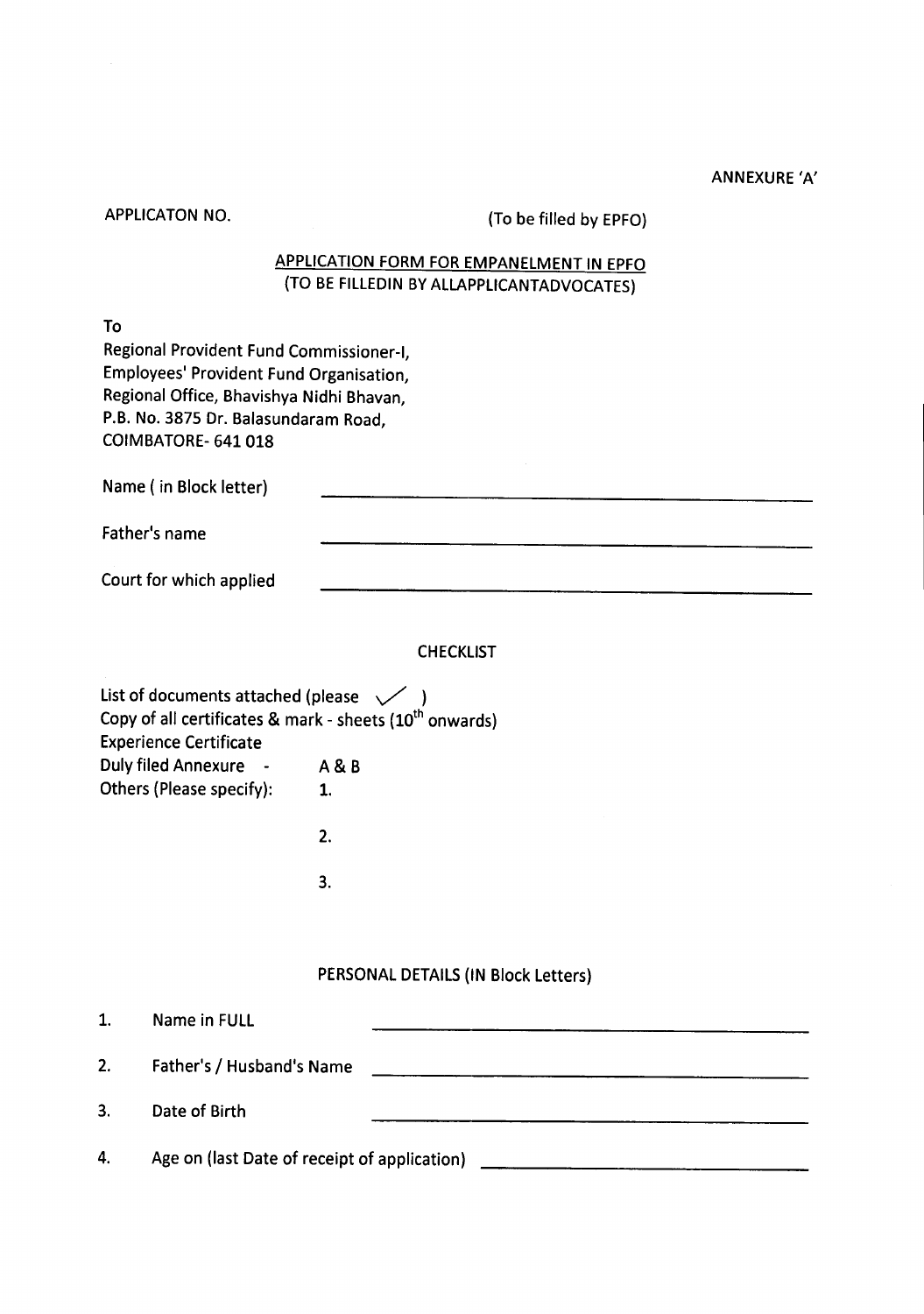|          | Nationality                                                                     |
|----------|---------------------------------------------------------------------------------|
|          | <b>Marital Status</b>                                                           |
|          | Address for correspondence with PIN and Phone                                   |
|          |                                                                                 |
|          | Permanent Address with PIN and Phone                                            |
|          |                                                                                 |
|          |                                                                                 |
|          | Address of office/chamber, if any, with PIN and Phone                           |
|          |                                                                                 |
|          |                                                                                 |
|          | Mobile Number(s)                                                                |
| Email ID |                                                                                 |
|          | Are you related to any EPFO employee?<br>Yes / No<br>If so, please give details |
|          | (Viz. Name, Designation, place of work & relationship with the applicant):      |
|          |                                                                                 |
|          |                                                                                 |
|          |                                                                                 |
|          |                                                                                 |
|          |                                                                                 |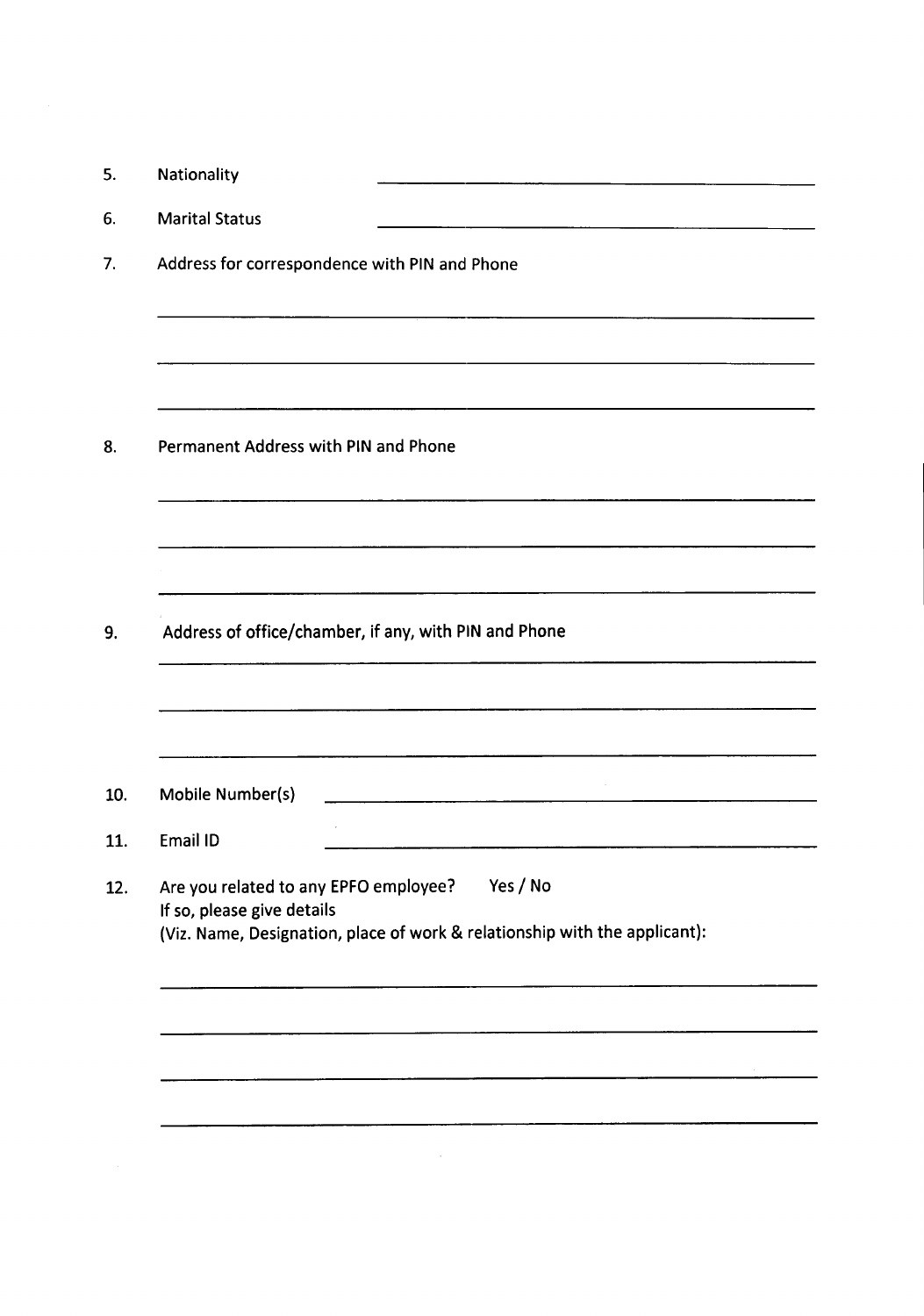## 13. Details of Educational qualification

 $\mathbf{i}$ 

(Commencing with the Matriculation or equivalent examination)

| Examination    | Name of the             | Class or | % of         | <b>Subjects</b> | Year of |
|----------------|-------------------------|----------|--------------|-----------------|---------|
| Passed         | <b>Board/University</b> | division | <b>Marks</b> |                 | passing |
| $10^{th}$ /    |                         |          |              |                 |         |
| Matriculation  |                         |          |              |                 |         |
| $12^{th}$ /    |                         |          |              |                 |         |
| Intermediate   |                         |          |              |                 |         |
| Graduation     |                         |          |              |                 |         |
| LLB / Law      |                         |          |              |                 |         |
| Graduate       |                         |          |              |                 |         |
| Degree         |                         |          |              |                 |         |
| Post           |                         |          |              |                 |         |
| Graduation     |                         |          |              |                 |         |
| Other          |                         |          |              |                 |         |
| . Professional |                         |          |              |                 |         |
| Qualifications |                         |          |              |                 |         |

14. Whether the applicant is currently on the Panel of any other Government Department/PSU/Statutory Body/Autonomous Body etc., and if yes, the details below. (Self certified copy of the Office Order / letter of empanelment may be attached):

| Name of the Department /<br>PSU / Statutory Body /<br><b>Autonomous Body</b> | From | To |
|------------------------------------------------------------------------------|------|----|
|                                                                              |      |    |
|                                                                              |      |    |
| 3.                                                                           |      |    |

15. Whether the applicant has worked as Legal Researcher (LR) attached to any Court / judge? If yes, the details and the supporting documents:

| Name of the Court / Judge | <b>Period of Research</b> | <b>Supporting documents</b> |
|---------------------------|---------------------------|-----------------------------|
|                           |                           |                             |
|                           |                           |                             |
|                           |                           |                             |
|                           |                           |                             |
|                           |                           |                             |
|                           |                           |                             |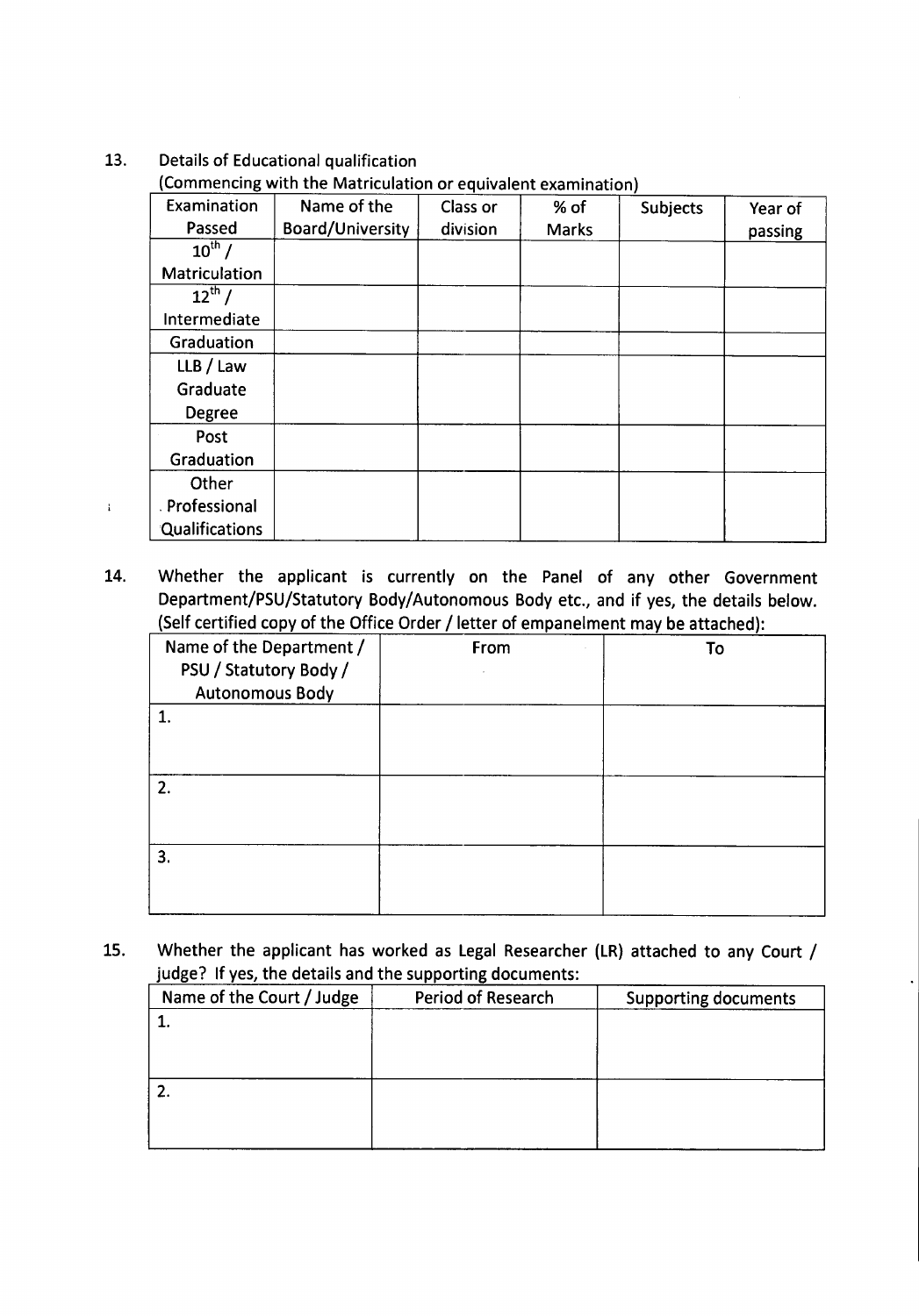# 16. If one or more advocates are associated as juniors of the applicant their details be provided below:-

| S1. No.   Name of the advocate | Enrolment No. with date |
|--------------------------------|-------------------------|
|                                |                         |
|                                |                         |
|                                |                         |
|                                |                         |
|                                |                         |
|                                |                         |

## 17. Infrastructural facilities available with the applicant (please tick if available) be provided below:

| S1. No.   Office space | Office clerk | Steno/typist | Support staff |
|------------------------|--------------|--------------|---------------|
|                        |              |              |               |
|                        |              |              |               |
|                        |              |              |               |
|                        |              |              |               |

### 18. No. of Cases relating to EPF and MP Act'1952, if handled earlier:-

| <b>S1. No.</b> | Title of case (Documentary proof must be attached) |  |
|----------------|----------------------------------------------------|--|
|                |                                                    |  |
|                |                                                    |  |
|                |                                                    |  |

19. Whether the applicant has been engaged (through Vakalatnama) as counsel in any landmark or mother case? If yes, the particulars of the case with copy of the judgment wherein his / her name is recorded as advocate for one of the parties (Copy of order / judgment be attached as proof):

| Name of the Court | Case title | <b>Nature of Judgment</b> |
|-------------------|------------|---------------------------|
|                   |            |                           |
|                   |            |                           |

- 21. Whether Income Tax return is being filed for last five years? Yes / No (If Yes please attach copies of ITRs.)
- 22. Details of Bank Account / Aadhar Number be provided below:

| (Bank,<br>Account Details<br><b>Bank</b><br>Account Number, Address of the<br>branch and IFSC code) | <b>PAN</b> number | Aadhar Number |
|-----------------------------------------------------------------------------------------------------|-------------------|---------------|
|                                                                                                     |                   |               |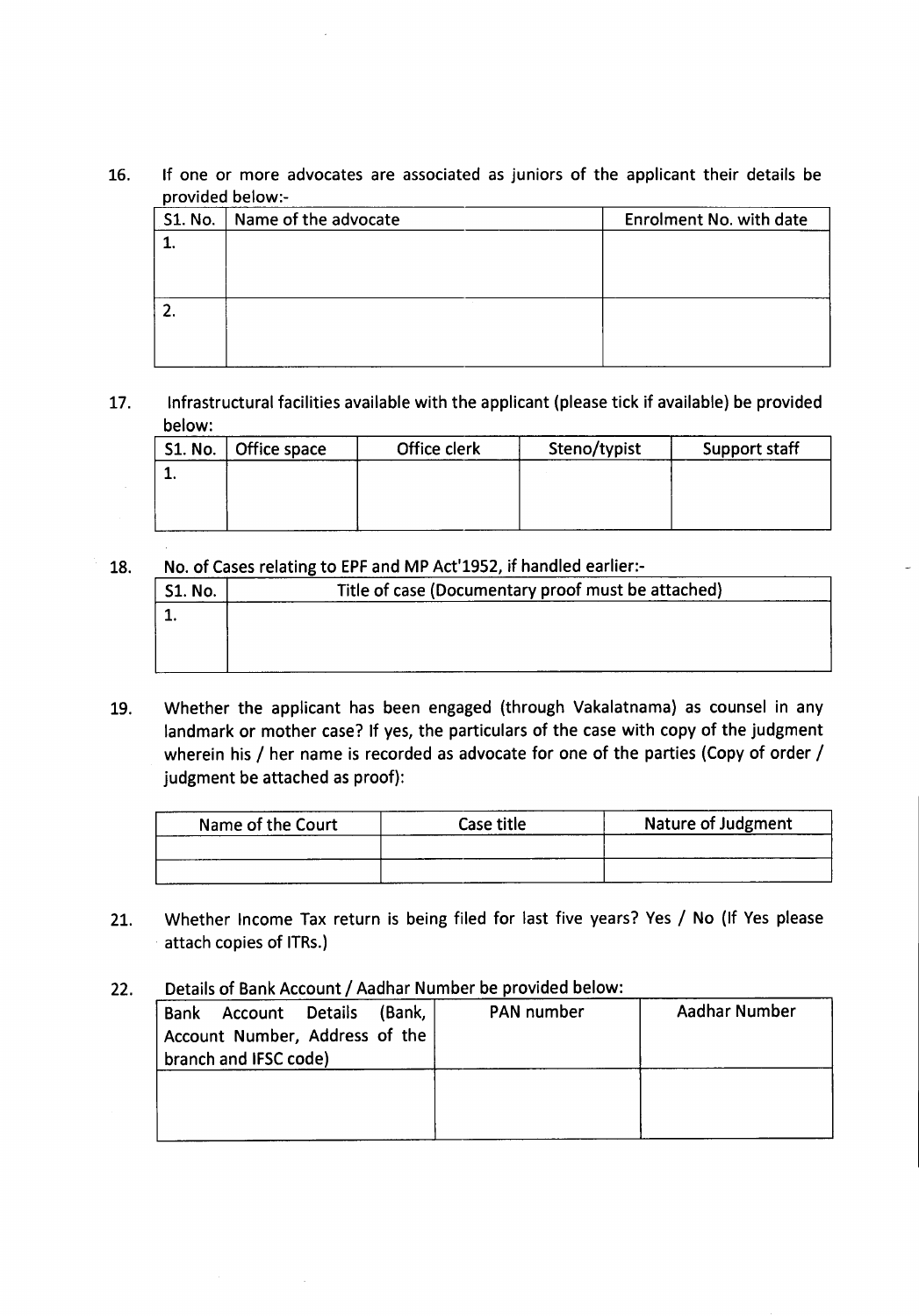23. Whether any proceeding has ever been commenced or is continuing before the Disciplinary Committee of the Bar Council for alleged professional misconduct:

| SI. No. | Details of allegations and Proceedings | Finding made by the<br><b>Disciplinary Committee</b> |
|---------|----------------------------------------|------------------------------------------------------|
|         |                                        |                                                      |
|         |                                        |                                                      |

24. Whether any criminal complaint has ever been filed or FIR registered or any criminal proceeding has ever commenced against the applicant advocate:

| SI. No. | Details of allegations and Proceedings | Finding made by the Court |
|---------|----------------------------------------|---------------------------|
|         |                                        |                           |
|         |                                        |                           |
|         |                                        |                           |
|         |                                        |                           |
|         |                                        |                           |
|         |                                        |                           |

25. Any additional professional qualification(s), which will further the candidature, including membership of professional societies, awards and honours etc. may be listed in the box below. (Documentary proofs may be attached):

#### **UNDERTAKING**

1) I hereby confirm and declare that the information furnished in the application and in the attached Certificate is true/correct and complete to the best of my knowledge and belief. I have not concealed any relevant information. I am fully aware that if any of the information furnished by me is found to be false/ incorrect, my candidature for the empanelment will be treated as cancelled and matter will be referred to the appropriate authority.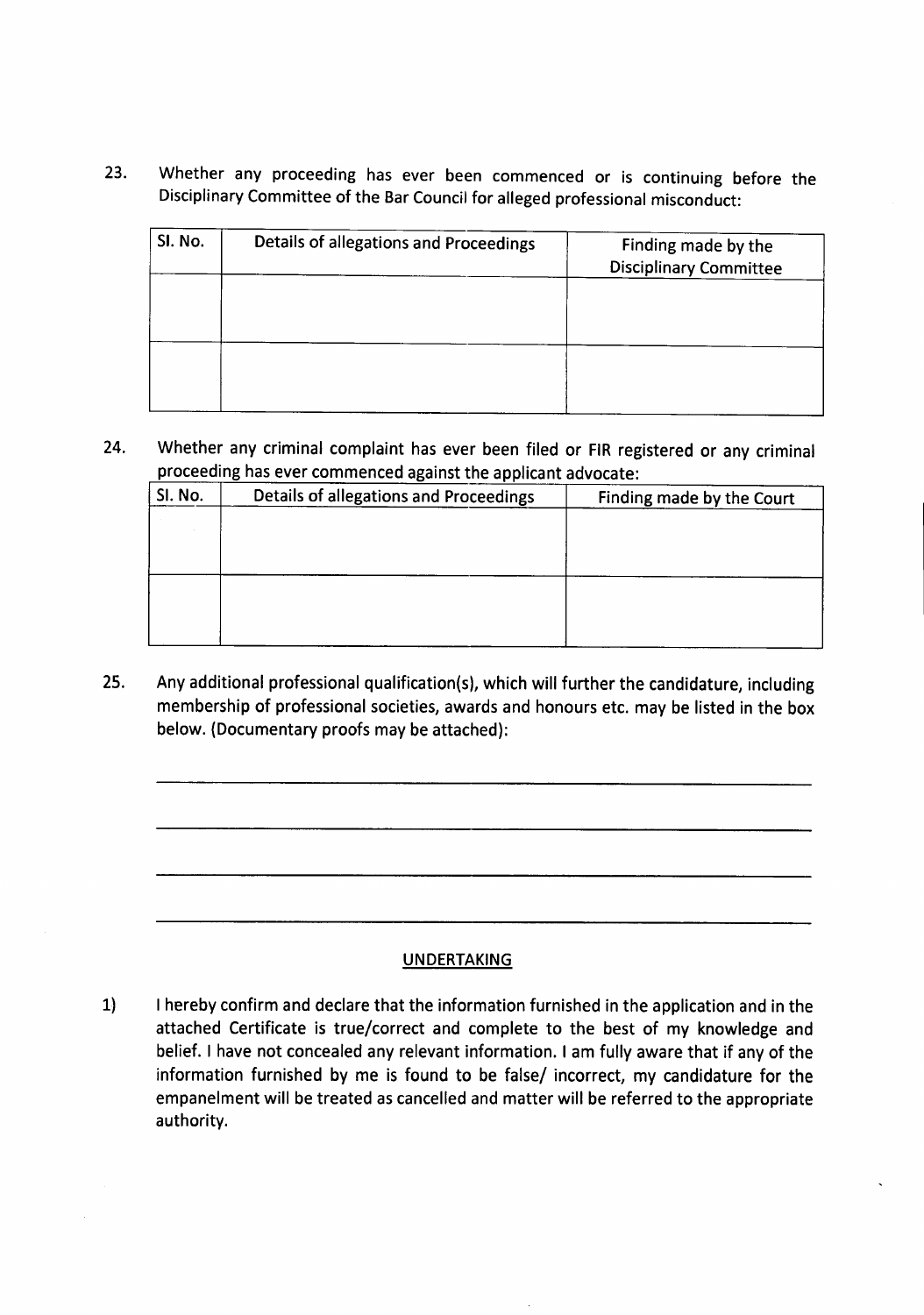- 2) I also undertake to maintain absolute secrecy about the cases of the EPFO as required under the Act. Rules and Regulations there under.
- 3) I also undertake to return all case files and records to the EPFO as and when required by EPFO.
- 4) I agree with the Fee Schedule notified by EPFO.

Signature of Advocate \_

Enrolment Number

Mobile Number

Placeand Date: \_